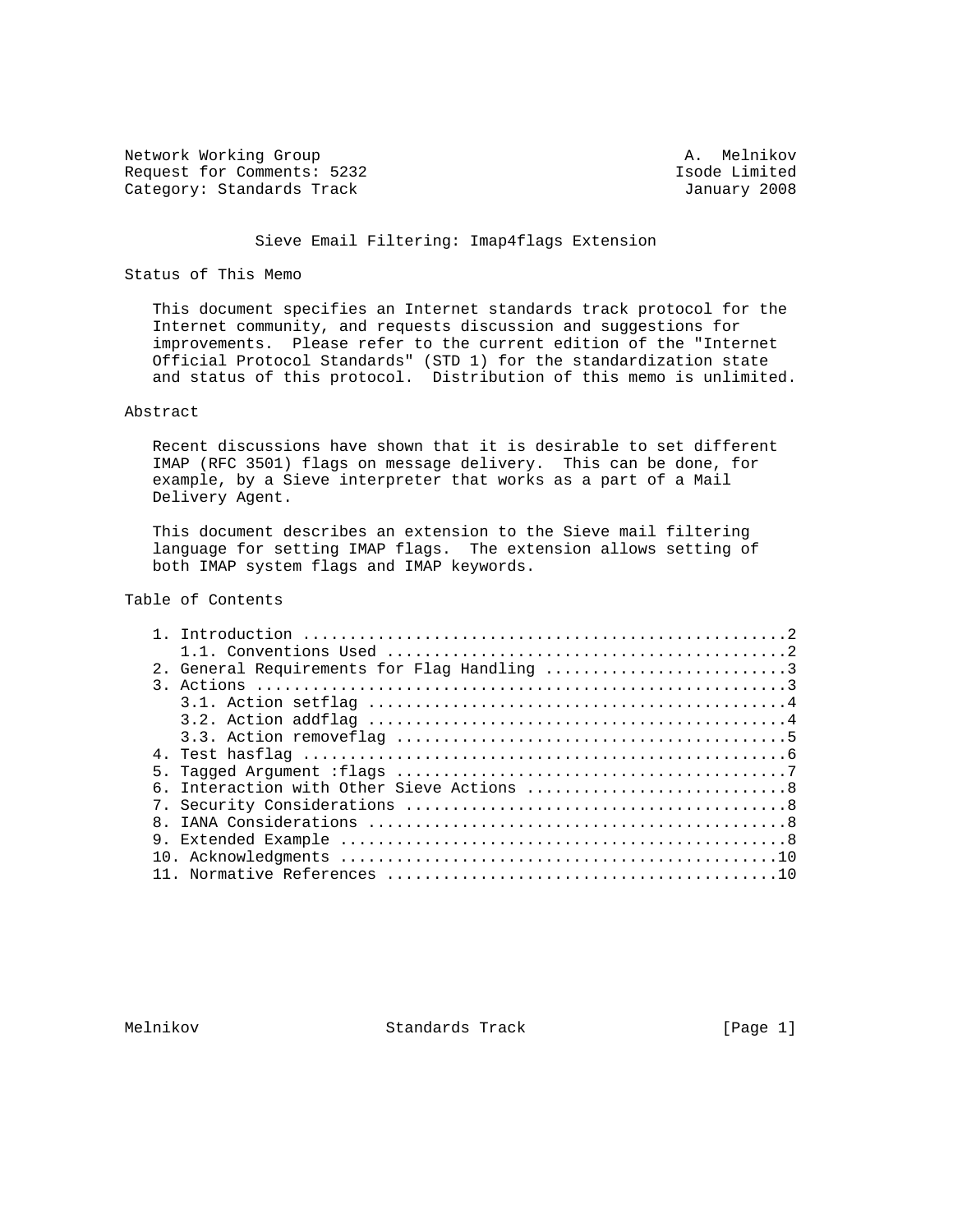## 1. Introduction

 This is an extension to the Sieve language defined by [SIEVE] for setting [IMAP] flags. It adds a new tagged argument to "keep" and "fileinto" that describes the list of flags that have to be set when the message is delivered to the specified mailbox. It also adds several actions to help manipulate list of flags and a test to check whether a flag belongs to a list.

 From the user's perspective, this extension provides several capabilities. First, it allows manipulation of sets of IMAP flags. Second, it gives the ability to associate a set of IMAP flags with a message that is delivered to a mailstore using the keep/fileinto actions. Third, it maintains an internal variable. The internal variable contains the default flags that will be associated with a message that is delivered using the keep, implicit keep, or fileinto actions, when the :flags tagged argument is not specified. When the Sieve [VARIABLES] extension is also supported by the Sieve engine, it enables support for multiple variables containing sets of IMAP flags.

 The capability string associated with the extension defined in this document is "imap4flags". All conformant implementations MUST implement all Sieve actions (setflag, addflag, removeflag), the "hasflag" test, and the ":flags" tagged argument described in this document.

 The "imap4flags" extension can be used with or without the "variables" extension [VARIABLES]. When the "variables" extension is enabled in a script using <require "variables">, the script can use explicit variable names in setflag/addflag/removeflag actions and the hasflag test. See also Section 3 for more details. When the "variables" extension is not enabled, the explicit variable name parameter to setflag/addflag/removeflag/hasflag MUST NOT be used and MUST cause an error according to [SIEVE].

## 1.1. Conventions Used

 Conventions for notations are as in [SIEVE], Section 1.1, including use of "Usage:" label for the definition of action and tagged arguments syntax.

 The key words "MUST", "MUST NOT", "REQUIRED", "SHALL", "SHALL NOT", "SHOULD", "SHOULD NOT", "RECOMMENDED", "MAY", and "OPTIONAL" in this document are to be interpreted as described in RFC 2119.

Melnikov Standards Track [Page 2]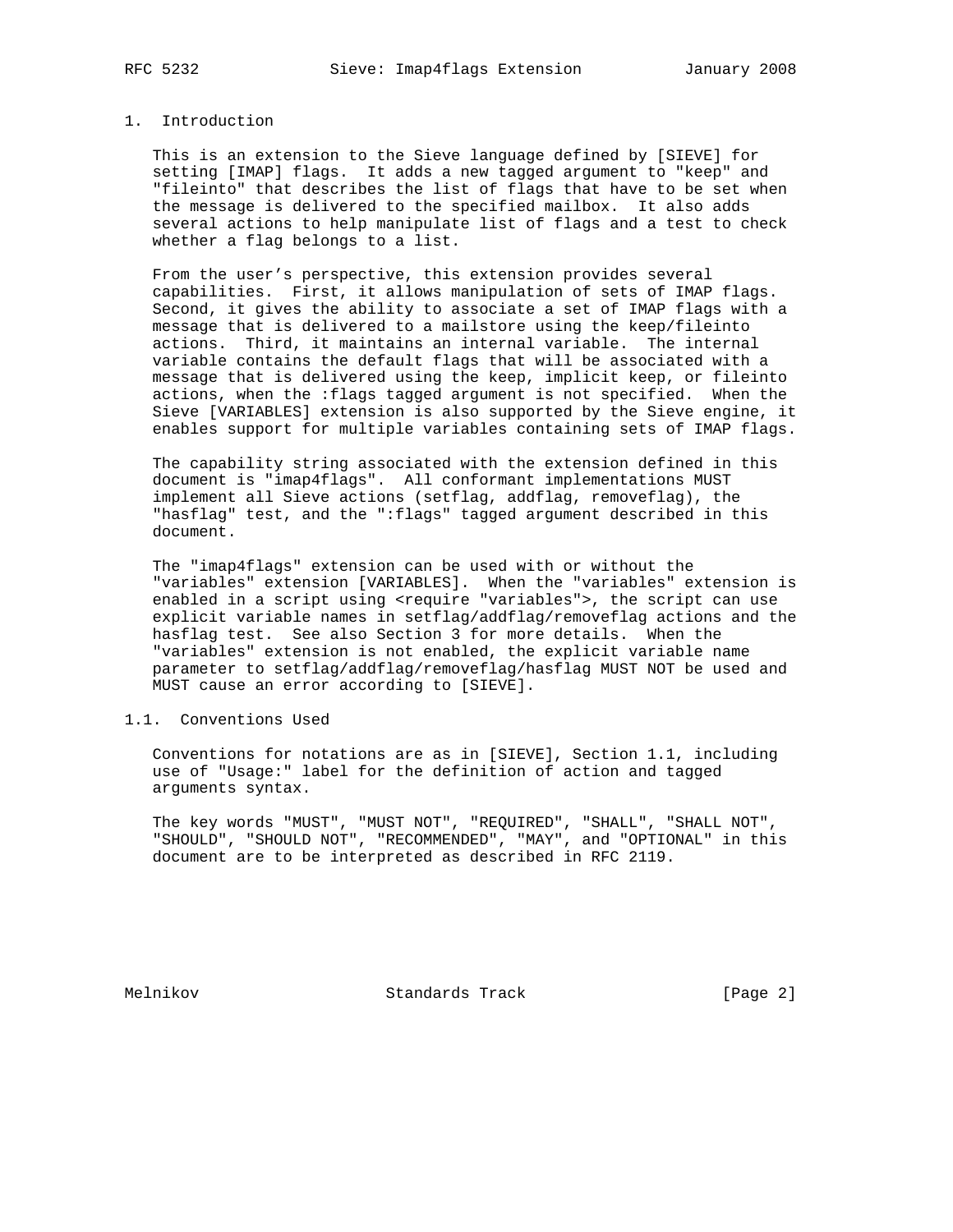2. General Requirements for Flag Handling

The following notes apply to processing of addflag/removeflag/setflag actions, the "hasflag" test and the ":flags" tagged argument.

 A Sieve interpreter MUST ignore empty strings (i.e., "") in a list of-flags parameter.

 A string containing a space-separated list of flag names is equivalent to a string list consisting of the flags. This requirement is to simplify amalgamation of multiple flag lists.

 The Sieve interpreter SHOULD check the list of flags for validity as described by [IMAP] ABNF. In particular, according to [IMAP], non- ASCII characters are not allowed in flag names. However, spaces MUST always be allowed as delimiters in strings representing a list of flags. In such strings, multiple spaces between flag names MUST be treated as a single space character, and leading and trailing spaces MUST be ignored.

If a flag validity check fails, the flag MUST be ignored.

 Note that it is not possible to use this extension to set or clear the \Recent flag or any other special system flag that is not settable in [IMAP]. Any such flags MUST be ignored if included in a flag list.

3. Actions

 All actions described in this specification (setflag, addflag, removeflag) operate on string variables that contain a set of [IMAP] flags. On variable substitution, a set of flags is represented as a string containing a space-separated list of flag names.

 Any setflag/addflag/removeflag action MAY alter the flag list in any way that leaves its semantics as a set of case-insensitive words unaltered. For example, it may reorder the flags, alter the case of the letters in them, or add or remove duplicates or extraneous spaces. Scripts MUST NOT make assumptions about the ordering of flags in lists or the preservation of their case.

 Note that the parameter specifying a variable name to setflag/addflag/removeflag actions and the hasflag test is optional. If the parameter is not specified, the actions operate on the internal variable, which has the empty value when the script starts execution. If the SIEVE interpreter doesn't support the "variables" extension [VARIABLES], the presence of the variable name parameter will cause a runtime error [SIEVE].

Melnikov Standards Track [Page 3]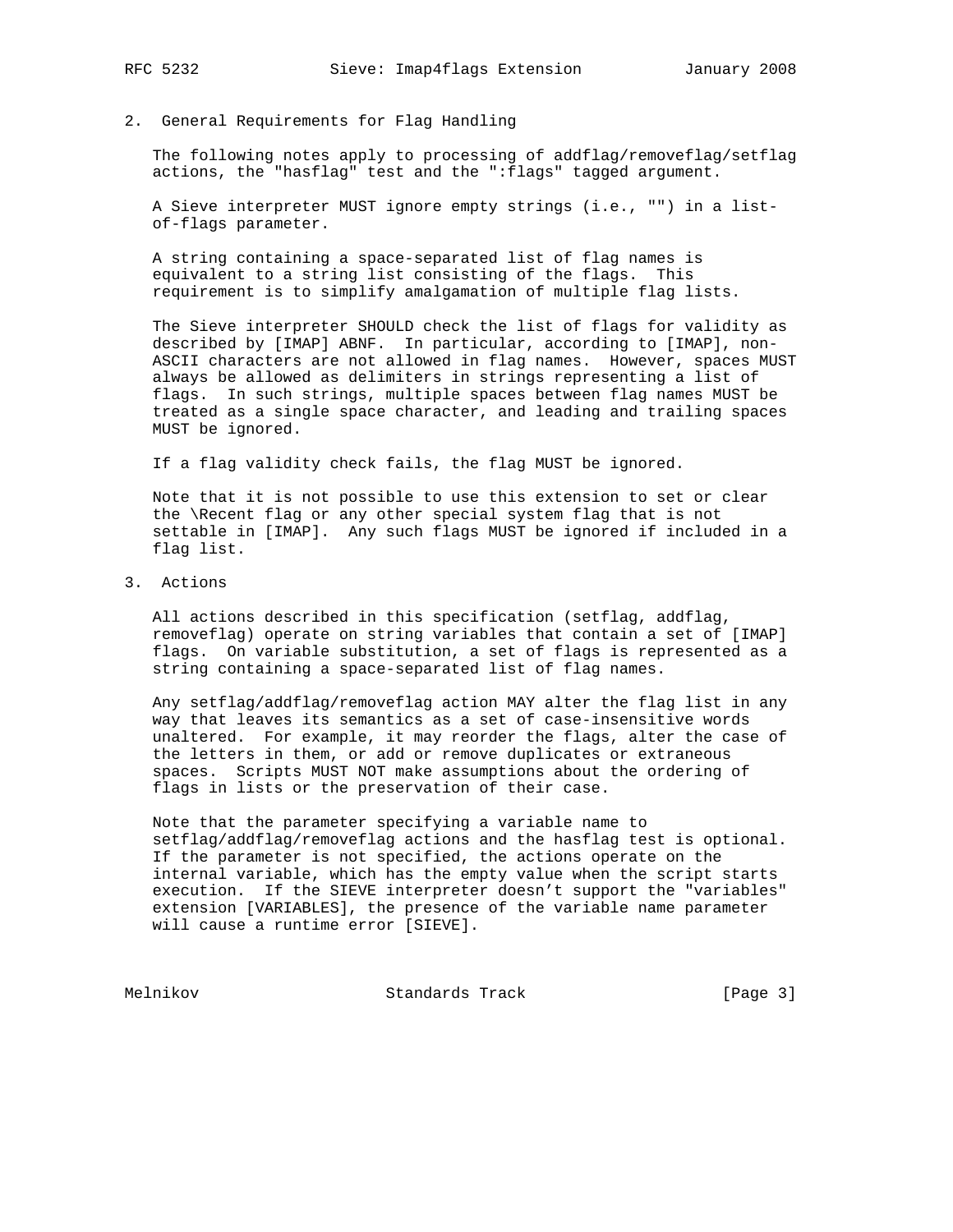The "addflag" action adds flags to an existing set. The "removeflag" action removes flags from an existing set. The "setflag" action replaces an existing set of flags with a new set. The "set" action defined in [VARIABLES] can be used to replace an existing set of flags with a new set as well. However, it should be noted that the "set" action can't perform any flag reordering, duplicate elimination, etc.

 The :flags tagged argument to "keep" and "fileinto" actions is used to associate a set of flags with the current message. If the :flags tagged argument is not specified with those two actions, the current value of the internal variable is used instead. The value of the internal variable also applies to the implicit keep.

 Note that when keep/fileinto is used multiple times in a script and duplicate message elimination is performed (as described in Section 2.10.3 of [SIEVE]), the last flag list value MUST win.

```
3.1. Action setflag
```

```
 Usage: setflag [<variablename: string>]
          <list-of-flags: string-list>
```
 Setflag is used for setting [IMAP] system flags or keywords. Setflag replaces any previously set flags.

```
 Example: if size :over 500K {
           setflag "\\Deleted";<br>}
 }
```
A more substantial example is the following:

```
 Example:
```

```
 if header :contains "from" "boss@frobnitzm.example.edu" {
    setflag "flagvar" "\\Flagged";
     fileinto :flags "${flagvar}" "INBOX.From Boss";
 }
```
3.2. Action addflag

 Usage: addflag [<variablename: string>] <list-of-flags: string-list>

 Addflag is used to add flags to a list of [IMAP] flags. It doesn't replace any previously set flags. This means that multiple occurrences of addflag are treated additively.

Melnikov Standards Track [Page 4]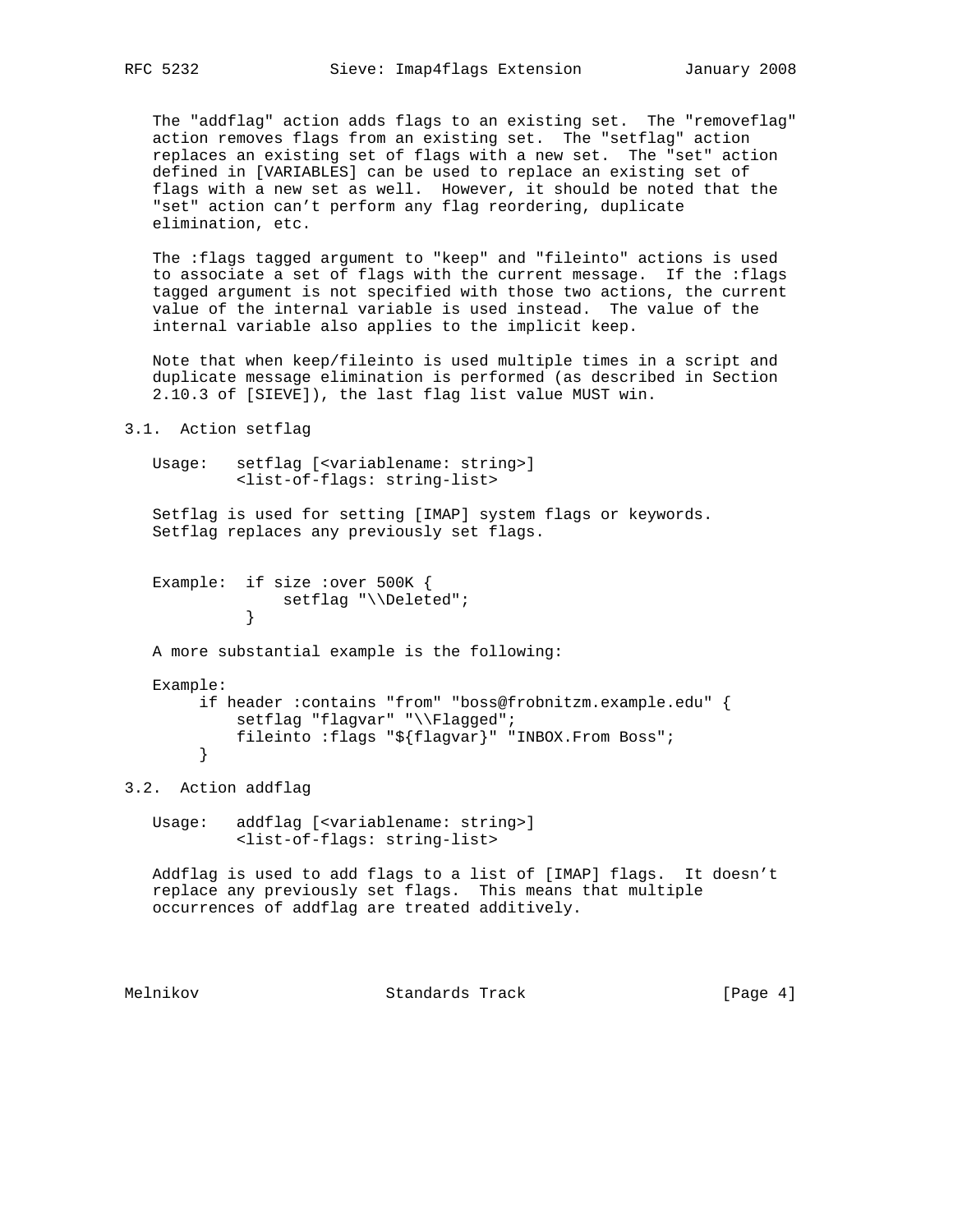# RFC 5232 Sieve: Imap4flags Extension January 2008

 The following examples demonstrate requirements described in Section 2.1. The following two actions

```
 addflag "flagvar" "\\Deleted";
 addflag "flagvar" "\\Answered";
```
produce the same result as the single action

addflag "flagvar" ["\\Deleted", "\\Answered"];

or

addflag "flagvar" "\\Deleted \\Answered";

or

```
addflag "flagvar" "\\Answered \\Deleted";
```
3.3. Action removeflag

 Usage: removeflag [<variablename: string>] <list-of-flags: string-list>

 Removeflag is used to remove flags from a list of [IMAP] flags. Removeflag clears flags previously set by "set"/"addflag". Calling removeflag with a flag that wasn't set before is not an error and is ignored. Note that if an implementation doesn't perform automatic duplicate elimination, it MUST remove all occurrences of the flags specified in the second parameter to removeflag. Empty strings in the list-of-flags MUST be ignored. Also note that flag names are case-insensitive, as described in [IMAP]. Multiple removeflag actions are treated additively.

```
 Example:
         if header :contains "Disposition-Notification-To"
            "mel@example.com" {
            addflag "flagvar" "$MDNRequired";
 }
         if header :contains "from" "imap@cac.washington.example.edu" {
            removeflag "flagvar" "$MDNRequired";
            fileinto :flags "${flagvar}" "INBOX.imap-list";
         }
```
Melnikov Standards Track [Page 5]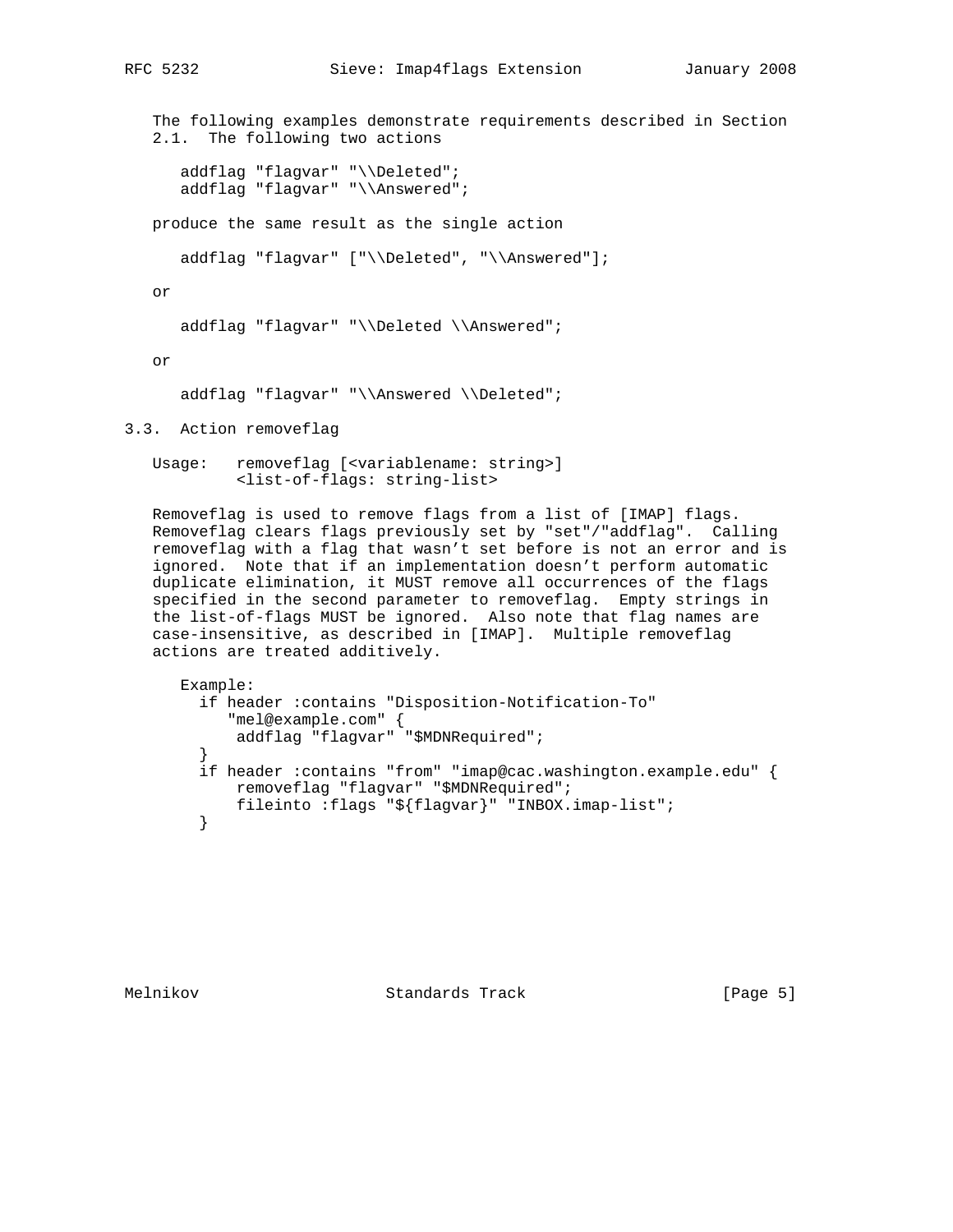4. Test hasflag

 Usage: hasflag [MATCH-TYPE] [COMPARATOR] [<variable-list: string-list>] <list-of-flags: string-list>

 The hasflag test evaluates to true if any of the variables matches any flag name. The type of match defaults to ":is". If the list of variables is omitted, value of the internal variable is used instead.

The default comparator is "i;ascii-casemap", which is the same caseinsensitive comparison as defined for IMAP flags by [IMAP].

 The "relational" extension [RELATIONAL] adds a match type called ":count". The :count of a variable returns the number of distinct flags in it. The count of a list of variables is the sum of the counts of the member variables.

#### Example:

If the internal variable has the value "A B", the following test

hasflag :is "b A"

evaluates to true. The above test can also be written as

hasflag ["b","A"]

Example:

 If the variable "MyVar" has value "NonJunk Junk gnus-forward \$Forwarded NotJunk JunkRecorded \$Junk \$NotJunk", the following tests evaluate to true:

```
 hasflag :contains "MyVar" "Junk"
 hasflag :contains "MyVar" "forward"
 hasflag :contains "MyVar" ["label", "forward"]
 hasflag :contains "MyVar" ["junk", "forward"]
```
 Note that the last of these tests can be rewritten as

hasflag :contains "MyVar" "junk forward"

or

hasflag :contains "MyVar" "forward junk"

```
 However, the last two forms are not recommended.
```
Melnikov Standards Track [Page 6]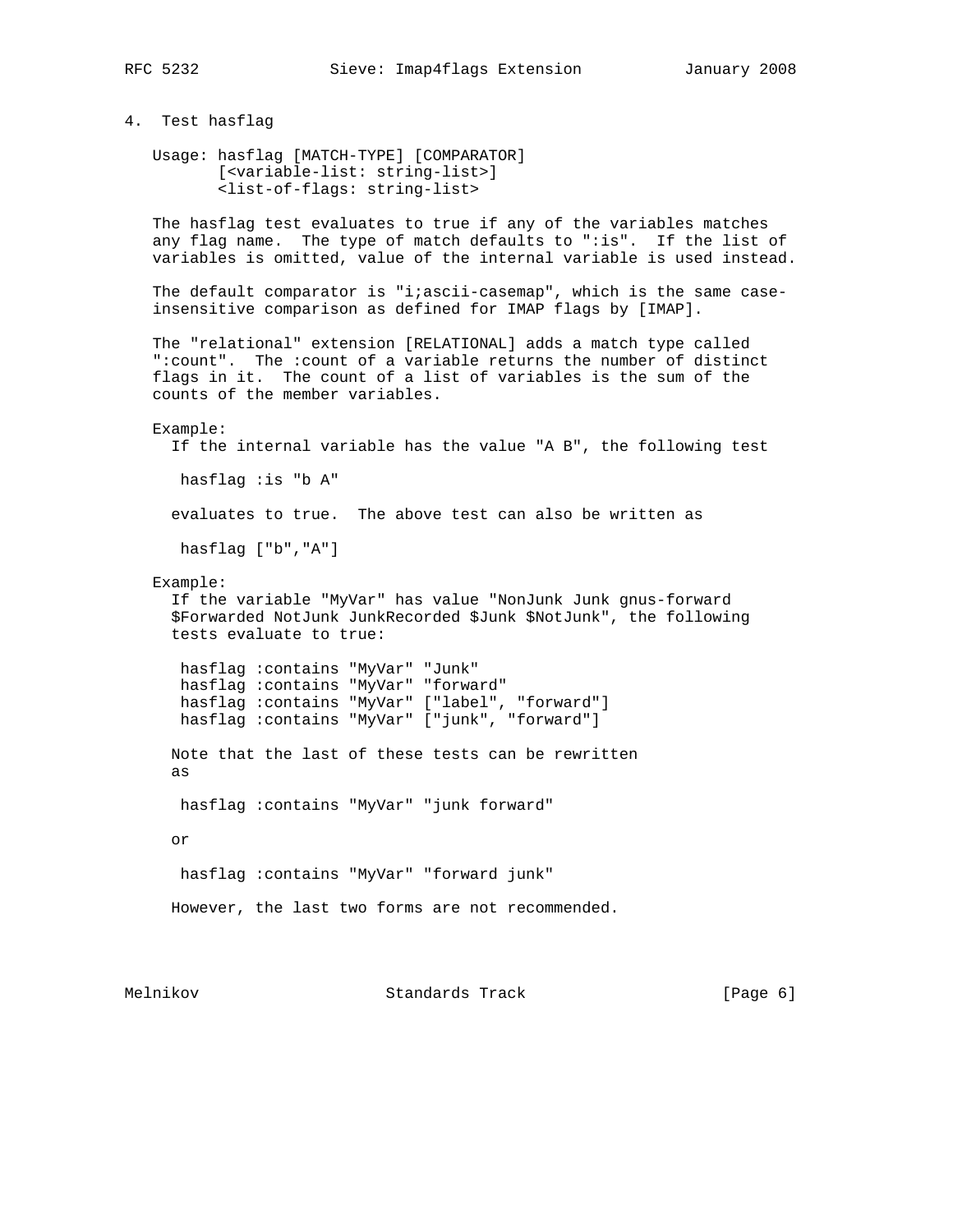And the following tests will evaluate to false:

hasflag :contains "MyVar" "label"

hasflag :contains "MyVar" ["label1", "label2"]

Example:

If the variable "MyFlags" has the value "A B", the following test

 hasflag :count "ge" :comparator "i;ascii-numeric" "MyFlags" "2"

evaluates to true, as the variable contains 2 distinct flags.

5. Tagged Argument :flags

 This specification adds a new optional tagged argument ":flags" that alters the behavior of actions "keep" and "fileinto".

 The :flags tagged argument specifies that the flags provided in the subsequent argument should be set when fileinto/keep delivers the message to the target mailbox/user's main mailbox. If the :flags tagged argument is not specified, "keep" or "fileinto" will use the current value of the internal variable when delivering the message to the target mailbox.

Usage: ":flags" <list-of-flags: string-list>

 The copy of the message filed into the mailbox will have only flags listed after the :flags tagged argument.

 The Sieve interpreter MUST ignore all flags that it can't store permanently. This means that the interpreter MUST NOT treat failure to store any flag as a runtime failure to execute the Sieve script. For example, if the mailbox "INBOX.From Boss" can't store any flags, then

fileinto :flags "\\Deleted" "INBOX.From Boss";

and

fileinto "INBOX.From Boss";

are equivalent.

 This document doesn't dictate how the Sieve interpreter will set the [IMAP] flags. In particular, the Sieve interpreter may work as an IMAP client or may have direct access to the mailstore.

Melnikov Standards Track [Page 7]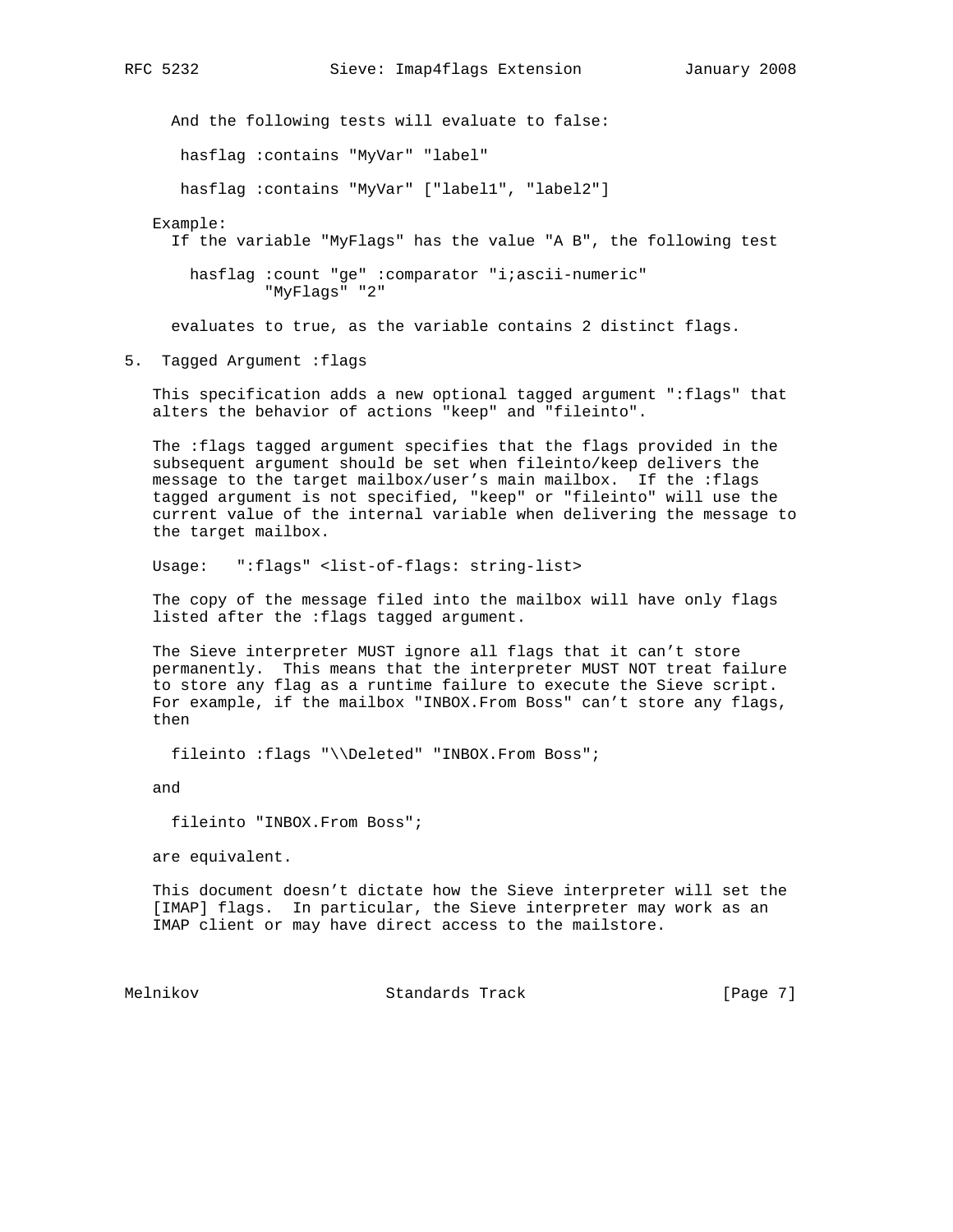6. Interaction with Other Sieve Actions

 This extension works only on the message that is currently being processed by Sieve; it doesn't affect another message generated as a side effect of any action or any other message already in the mailstore.

 The extension described in this document doesn't change the implicit keep (see Section 2.10.2 of [SIEVE]).

7. Security Considerations

 Security considerations are discussed in [IMAP], [SIEVE], and [VARIABLES].

 This extension intentionally doesn't allow setting [IMAP] flags on an arbitrary message in the [IMAP] message store.

 It is believed that this extension doesn't introduce any additional security concerns.

8. IANA Considerations

 The following template specifies the IANA registration of the variables Sieve extension specified in this document:

 To: iana@iana.org Subject: Registration of new Sieve extension

 Capability name: imap4flags Description: Adds actions and tests for manipulating IMAP flags RFC number: RFC 5232 Contact address: The Sieve discussion list <ietf-mta-filters@imc.org>

 This information has been added to the list of Sieve extensions given on http://www.iana.org/assignments/sieve-extensions.

9. Extended Example

```
 #
   # Example Sieve Filter
   # Declare any optional features or extension used by the script
   #
   require ["fileinto", "imap4flags", "variables"];
 #
   # Move large messages to a special mailbox
   #
```
Melnikov Standards Track [Page 8]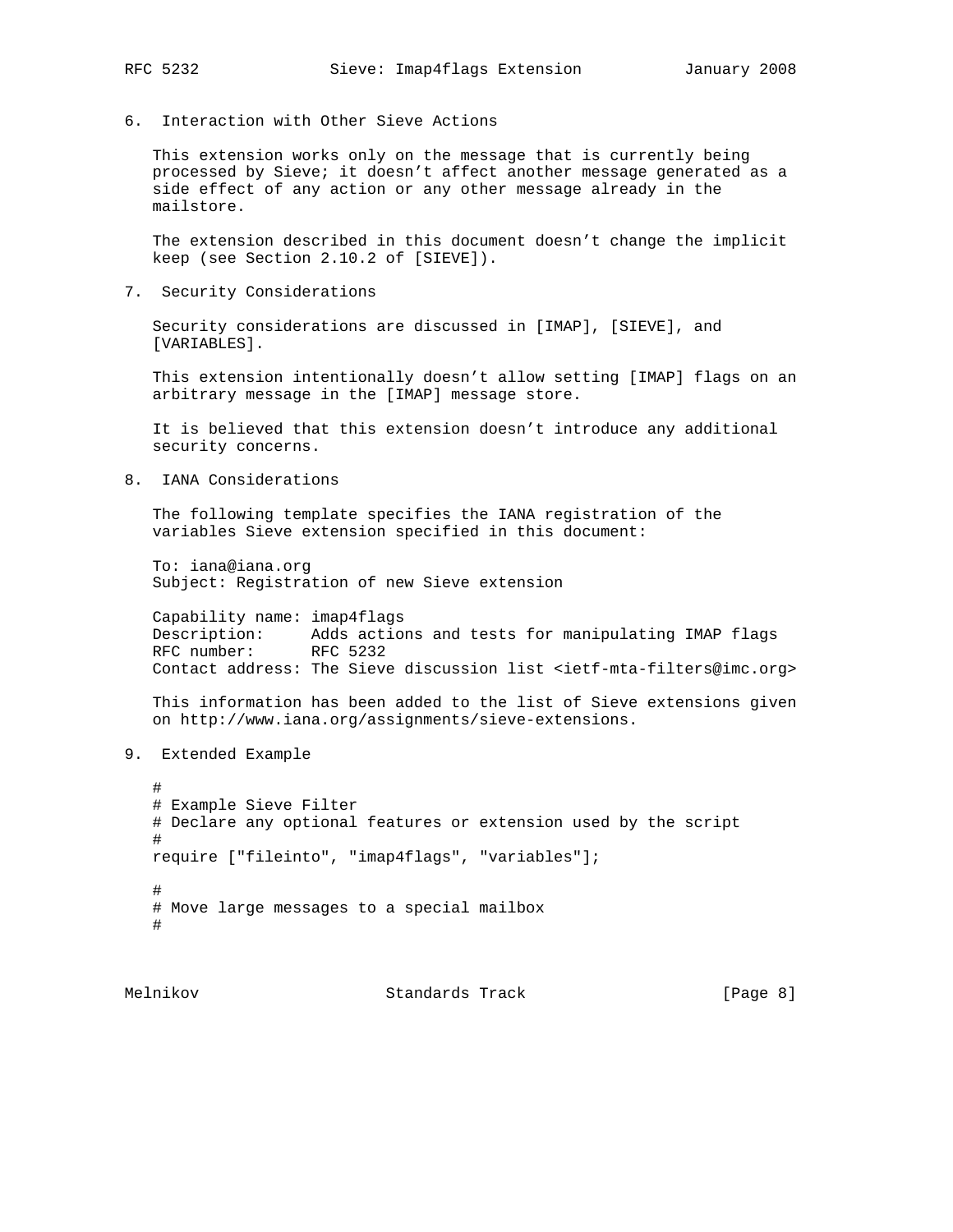```
 if size :over 1M
\{ addflag "MyFlags" "Big";
           if header :is "From" "boss@company.example.com"
\{ # The message will be marked as "\Flagged Big" when filed into
   # mailbox "Big messages"
                     addflag "MyFlags" "\\Flagged";
 }
           fileinto :flags "${MyFlags}" "Big messages";
 }
   if header :is "From" "grandma@example.net"
\{ addflag "MyFlags" ["\\Answered", "$MDNSent"];
   # If the message is bigger than 1Mb it will be marked as
   # "Big \Answered $MDNSent" when filed into mailbox "grandma".
   # If the message is shorter than 1Mb it will be marked as
   # "\Answered $MDNSent"
          fileinto :flags "${MyFlags}" "GrandMa";
 }
 #
   # Handle messages from known mailing lists
   # Move messages from IETF filter discussion list to filter folder
 #
   if header :is "Sender" "owner-ietf-mta-filters@example.org"
\{ set "MyFlags" "\\Flagged $Work";
   # Message will have both "\Flagged" and $Work flags
          keep :flags "${MyFlags}";
 }
 #
   # Keep all messages to or from people in my company
   #
   elsif anyof address :domain :is ["From", "To"] "company.example.com"
\{ keep :flags "${MyFlags}"; # keep in "Inbox" folder
 }
   # Try to catch unsolicited email. If a message is not to me,
   # or it contains a subject known to be spam, file it away.
   #
   elsif anyof (not address :all :contains
                 ["To", "Cc"] "me@company.example.com",
               header :matches "subject"
                 ["*make*money*fast*", "*university*dipl*mas*"])
Melnikov Standards Track [Page 9]
```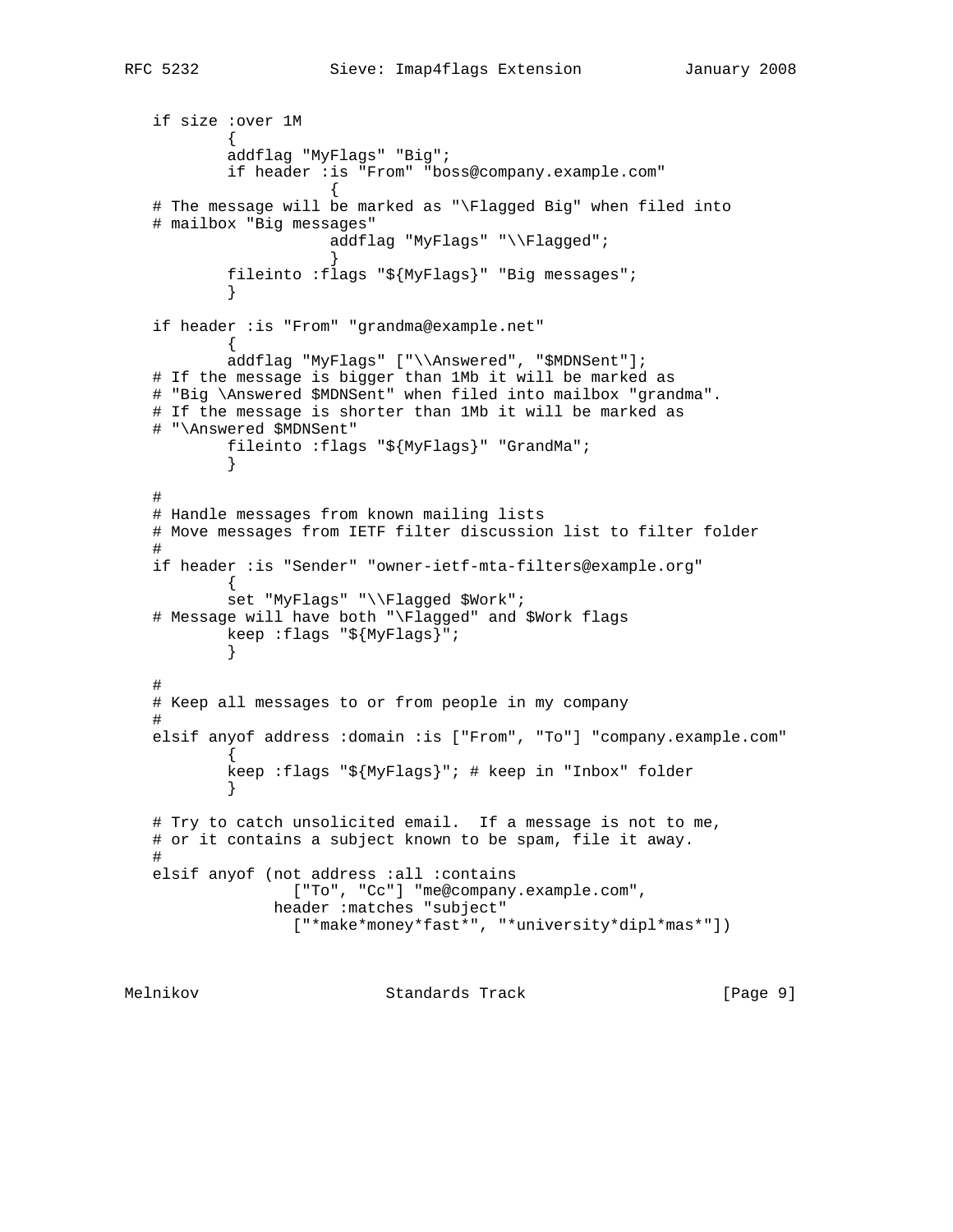```
\{ remove "MyFlags" "\\Flagged";
          fileinto :flags "${MyFlags}" "spam";
 }
   else
\{ # Move all other external mail to "personal"
          # folder.
          fileinto :flags "${MyFlags}" "personal";
 }
```
10. Acknowledgments

 This document has been revised in part based on comments and discussions that took place on and off the Sieve mailing list.

 The help of those who took the time to review the document and make suggestions is appreciated, especially that of Tim Showalter, Barry Leiba, Randall Gellens, Ken Murchison, Cyrus Daboo, Matthew Elvey, Jutta Degener, Ned Freed, Marc Mutz, Nigel Swinson, Kjetil Torgrim Homme, Mark E. Mallett, Dave Cridland, Arnt Gulbrandsen, Philip Guenther, Rob Austein, Sam Hartman, Eric Gray, and Cullen Jennings.

 Special thanks to Tony Hansen and David Lamb for helping me better explain the concept.

- 11. Normative References
	- [SIEVE] Guenther, P., Ed., and T. Showalter, Ed., "Sieve: An Email Filtering Language", RFC 5228, January 2008.
	- [IMAP] Crispin, M., "INTERNET MESSAGE ACCESS PROTOCOL VERSION 4rev1", RFC 3501, March 2003.
	- [VARIABLES] Homme, K., "Sieve Email Filtering: Variables Extension", RFC 5229, January 2008.
	- [RELATIONAL] Segmuller, W. and B. Leiba "Sieve Email Filtering: Relational Extension", RFC 5231, January 2008.

Melnikov Standards Track [Page 10]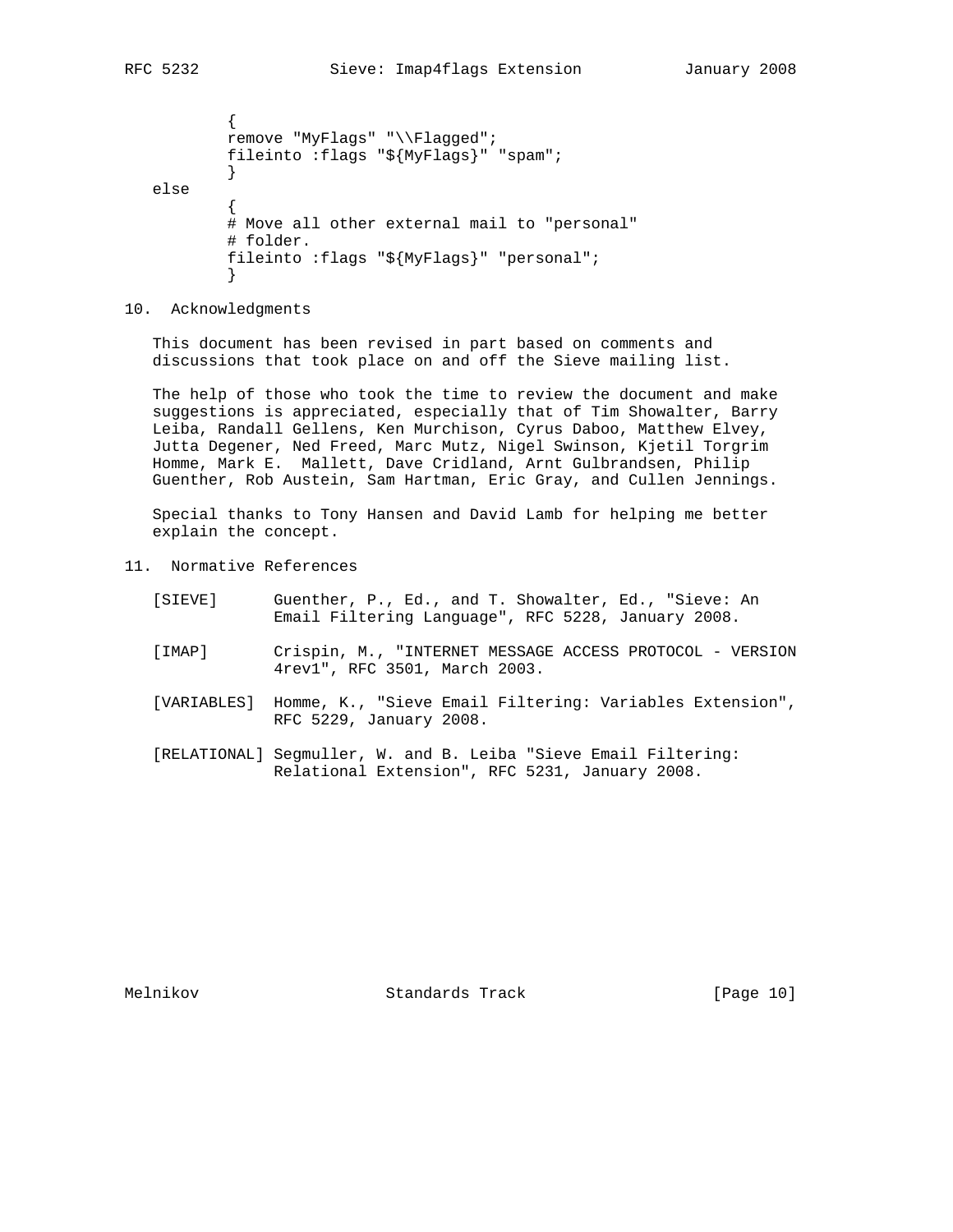Author's Address

 Alexey Melnikov Isode Limited

 5 Castle Business Village Hampton, Middlesex United Kingdom, TW12 2BX

EMail: alexey.melnikov@isode.com

Melnikov Standards Track [Page 11]